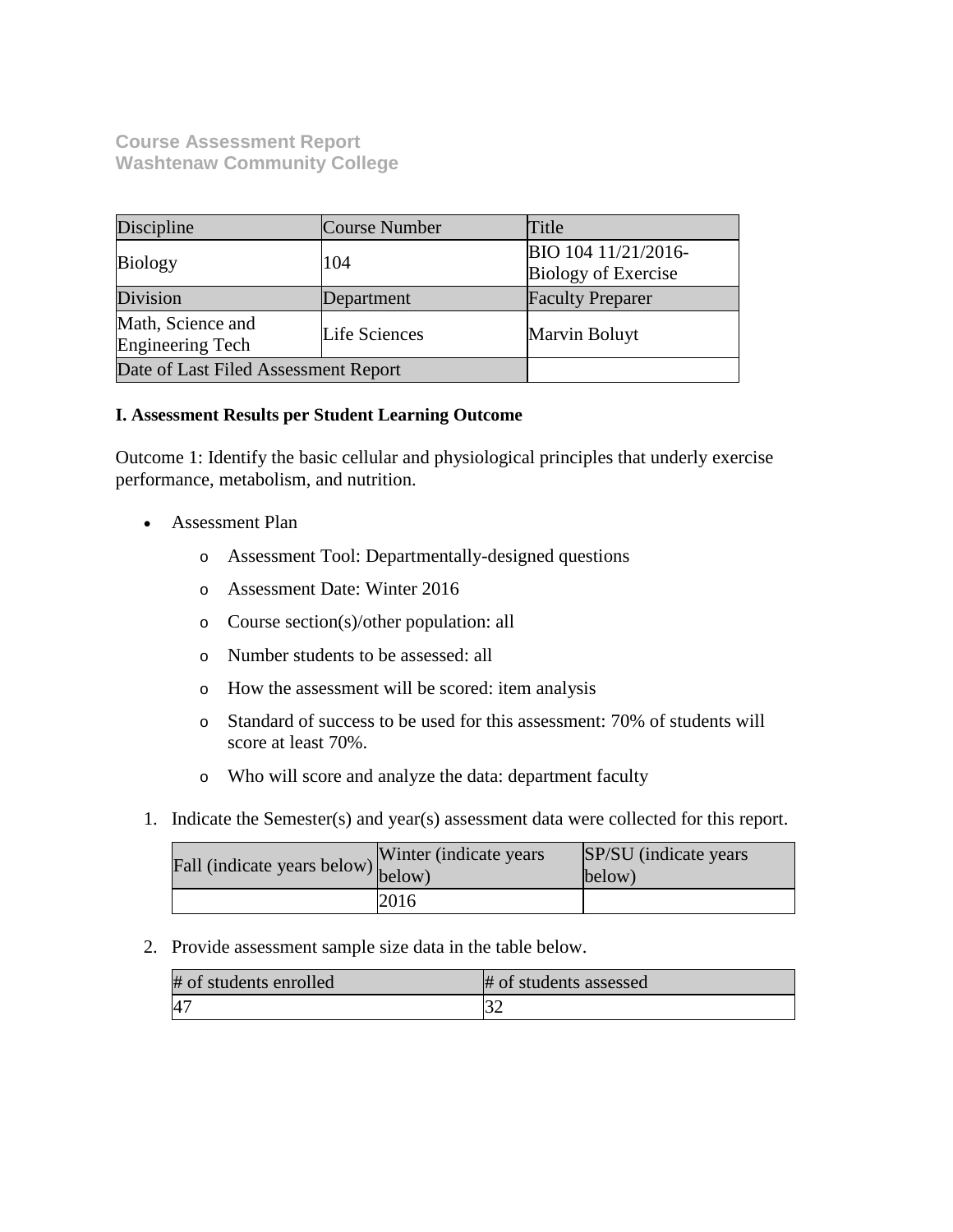3. If the number of students assessed differs from the number of students enrolled, please explain why all enrolled students were not assessed, e.g. absence, withdrawal, or did not complete activity.

Only 45 students are included on the class rosters at the end of the semester. Of these, 32 participated in each of the assessed evaluation items.

DL1 ended with 27 students; 21 of these participated in the assessed evaluation items.

DLN ended with 18 students; 11 of these participated in each of the assessed evaluation items.

4. Describe how students from all populations (day students on campus, DL, MM, evening, extension center sites, etc.) were included in the assessment based on your selection criteria.

Only DL courses are offered in BIO 104; all available DL students were assessed.

5. Describe the process used to assess this outcome. Include a brief description of this tool and how it was scored.

Exams 1, 2, 3, 4 and 6 choose questions randomly from a pool of questions on this outcome. The 10 most commonly occurring questions on each of these 5 exam that address this outcome were assessed.

6. Briefly describe assessment results based on data collected for this outcome and tool during the course assessment. Discuss the extent to which students achieved this learning outcome and indicate whether the standard of success was met for this outcome and tool.

Met Standard of Success: Yes

For section DL1:

On 78% of 10 questions analyzed from each exam, 70% or more of the students answered correctly.

For section DLN:

On 92% of the 10 questions analyzed from each exam, 70% or more of the students answered correctly.

7. Based on your interpretation of the assessment results, describe the areas of strength in student achievement of this learning outcome.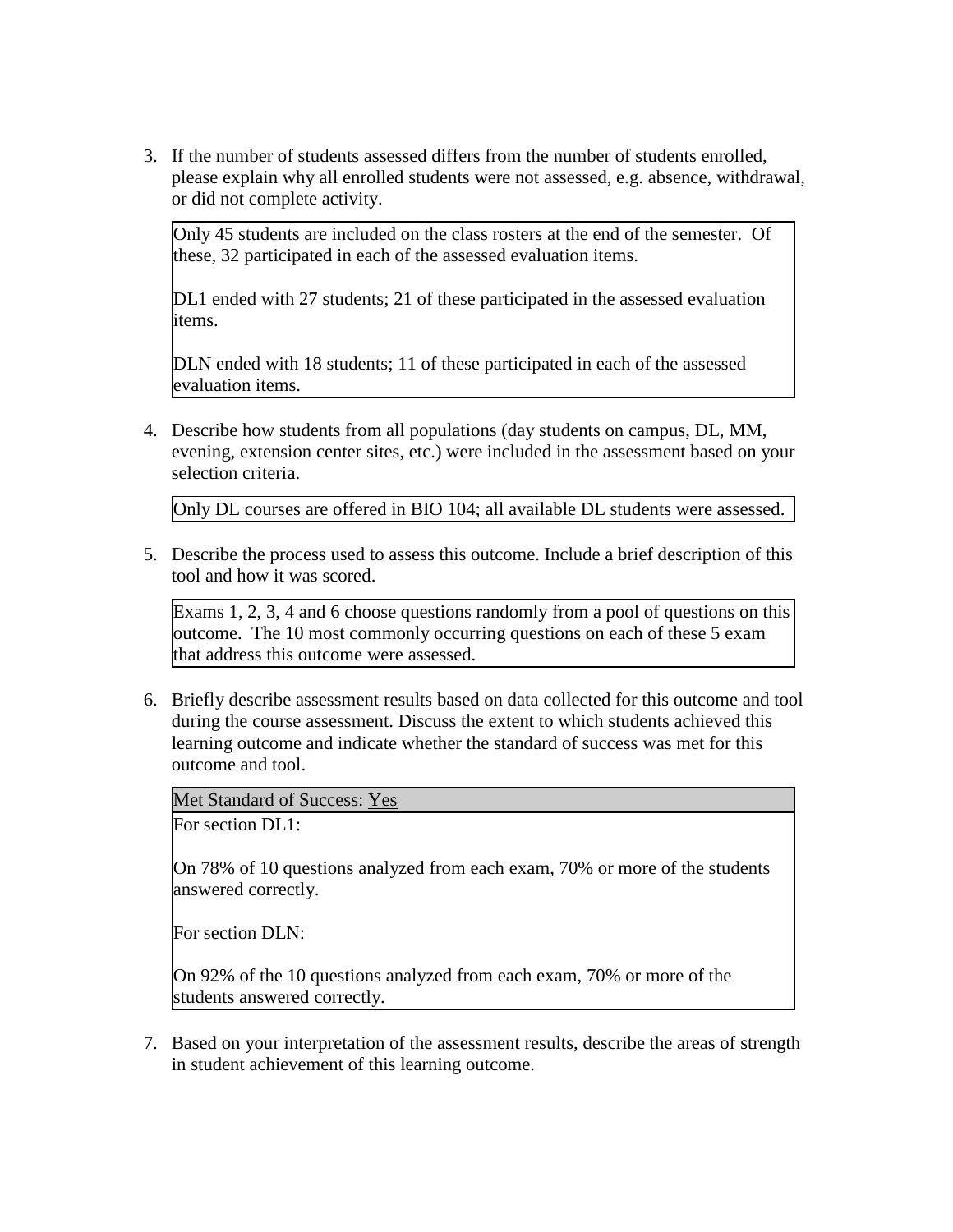Students in both sections met the standard of success. On the questions from both sections on which the students did not meet the standard of success, the level of success ranged from 50-64%. Overall, it appears that the performance on Outcome #1 met the standard of success, but left some room for improvement.

8. Based on your analysis of student performance, discuss the areas in which student achievement of this learning outcome could be improved. If student met standard of success, you may wish to identify your plans for continuous improvement.

Performance on Outcome #1 (compared with somewhat better performance on Outcomes #2 and #3) may have been negatively affected by the following:

Outcome #1 items included a greater volume of material and included material with more complexity and detail.

Despite these challenges, student performance met the standard of success. Improvement may be obtained by finding mechanisms to encourage adherence.

Outcome 2: Identify environmental factors that modify exercise performance and health status.

- Assessment Plan
	- o Assessment Tool: Departmentally-designed questions
	- o Assessment Date: Winter 2016
	- o Course section(s)/other population: all
	- o Number students to be assessed: all
	- o How the assessment will be scored: item analysis
	- o Standard of success to be used for this assessment: 70% of students will score at least 70%.
	- o Who will score and analyze the data: department faculty
- 1. Indicate the Semester(s) and year(s) assessment data were collected for this report.

| r'all (indicate years below) below) | Winter (indicate years) | SP/SU (indicate years)<br>below) |
|-------------------------------------|-------------------------|----------------------------------|
|                                     | 2016                    |                                  |

2. Provide assessment sample size data in the table below.

| # of students enrolled<br># of students assessed |  |
|--------------------------------------------------|--|
|--------------------------------------------------|--|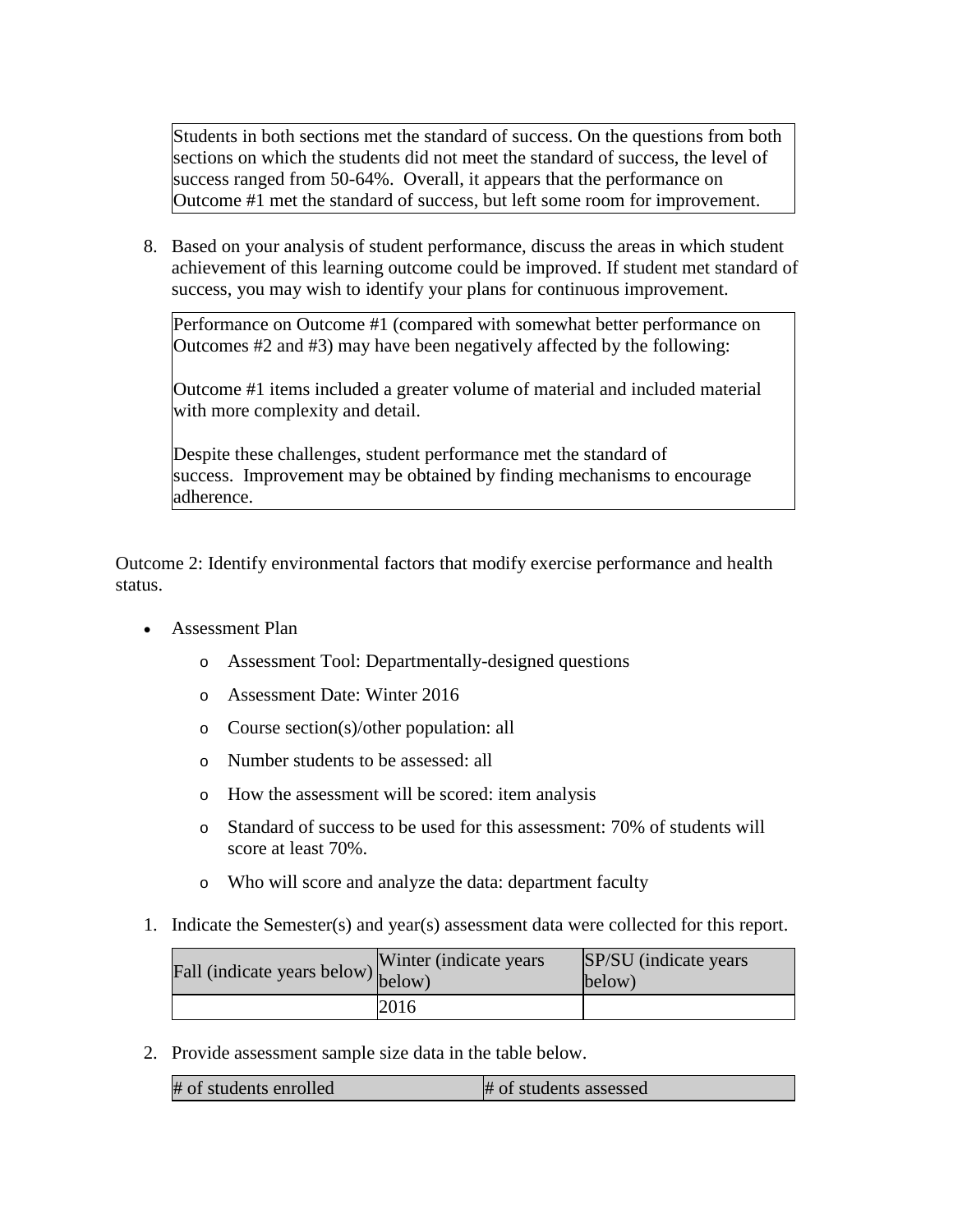|--|--|

3. If the number of students assessed differs from the number of students enrolled, please explain why all enrolled students were not assessed, e.g. absence, withdrawal, or did not complete activity.

Only 45 students are included on the class rosters at the end of the semester. Of these, 31 participated in each of the assessed evaluation items, the others sporadically.

DL1 ended with 27 students; 19 of these participated in the assessed evaluation items.

DLN ended with 18 students; 12 of these participated in each of the assessed evaluation items.

4. Describe how students from all populations (day students on campus, DL, MM, evening, extension center sites, etc.) were included in the assessment based on your selection criteria.

Only DL sections were offered for this course. Both DL sections for the Winter 2016 semester were assessed

5. Describe the process used to assess this outcome. Include a brief description of this tool and how it was scored.

Exam 5 chooses questions randomly from a pool of questions that address this outcome. The ten most commonly occurring questions on Exam 5 were assessed.

6. Briefly describe assessment results based on data collected for this outcome and tool during the course assessment. Discuss the extent to which students achieved this learning outcome and indicate whether the standard of success was met for this outcome and tool.

Met Standard of Success: Yes

For section DL1:

On 10 out of 10 questions analyzed (100%), more than 70% of the students answered correctly.

For section DLN:

On 8 out of 10 questions analyzed (80%), more than 70% of the students answered correctly.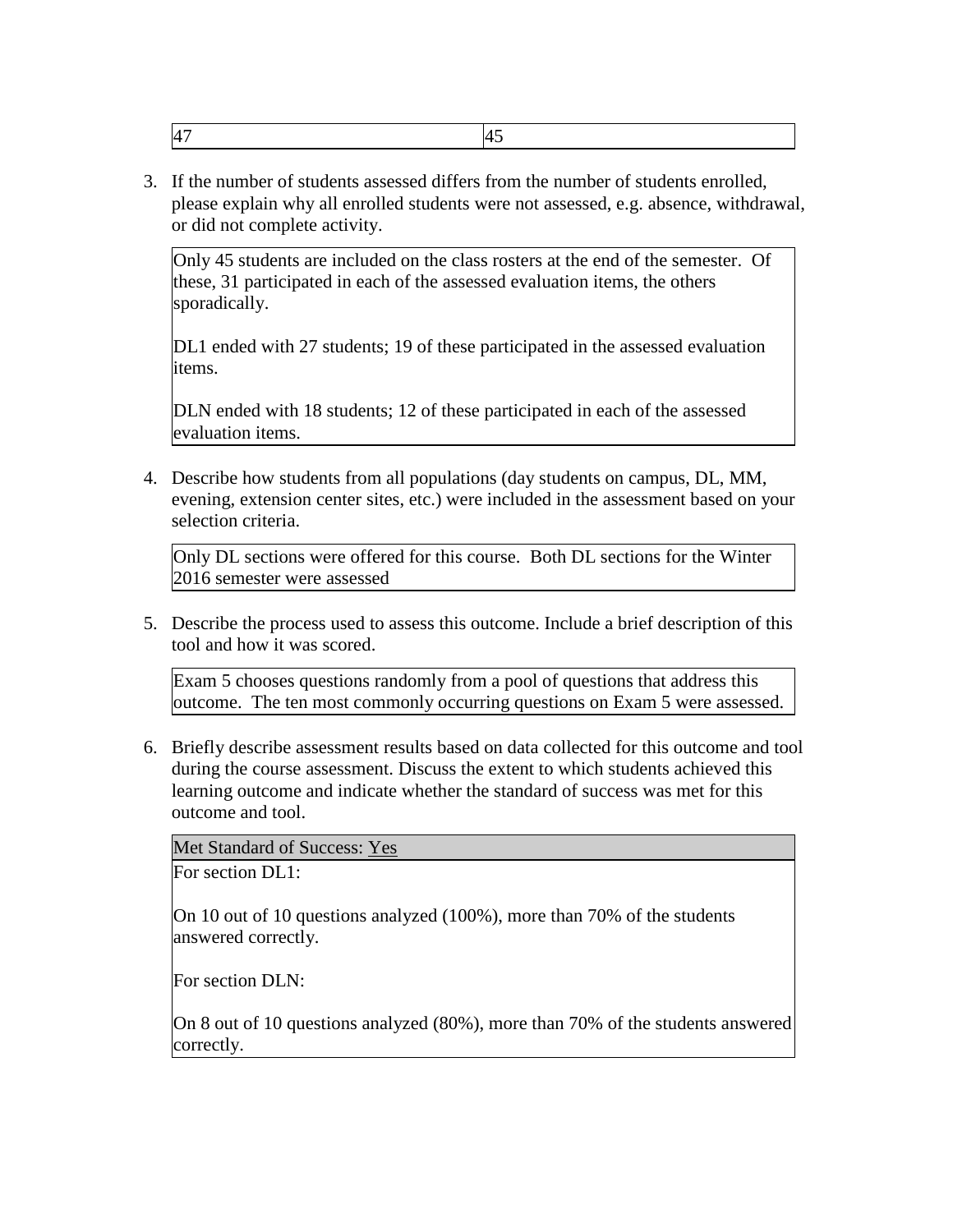7. Based on your interpretation of the assessment results, describe the areas of strength in student achievement of this learning outcome.

Student performance far exceeded the standard of success on this outcome.

8. Based on your analysis of student performance, discuss the areas in which student achievement of this learning outcome could be improved. If student met standard of success, you may wish to identify your plans for continuous improvement.

Because student performance far exceeded the standard of success on this outcome, improvement will be difficult to realize.

Outcome 3: Identify effects of acute and chronic exercise on health risk status, disease prevention and treatment, and on age-associated changes in biological function.

- Assessment Plan
	- o Assessment Tool: Departmentally-designed questions
	- o Assessment Date: Winter 2016
	- o Course section(s)/other population: all
	- o Number students to be assessed: all
	- o How the assessment will be scored: item analysis
	- o Standard of success to be used for this assessment: 70% of students will score at least 70%.
	- o Who will score and analyze the data: department faculty
- 1. Indicate the Semester(s) and year(s) assessment data were collected for this report.

| Fall (indicate years below) below) | Winter (indicate years | SP/SU (indicate years)<br>below) |
|------------------------------------|------------------------|----------------------------------|
|                                    | 2016                   |                                  |

2. Provide assessment sample size data in the table below.

| # of students enrolled | # of students assessed |
|------------------------|------------------------|
|                        | -4.                    |

3. If the number of students assessed differs from the number of students enrolled, please explain why all enrolled students were not assessed, e.g. absence, withdrawal, or did not complete activity.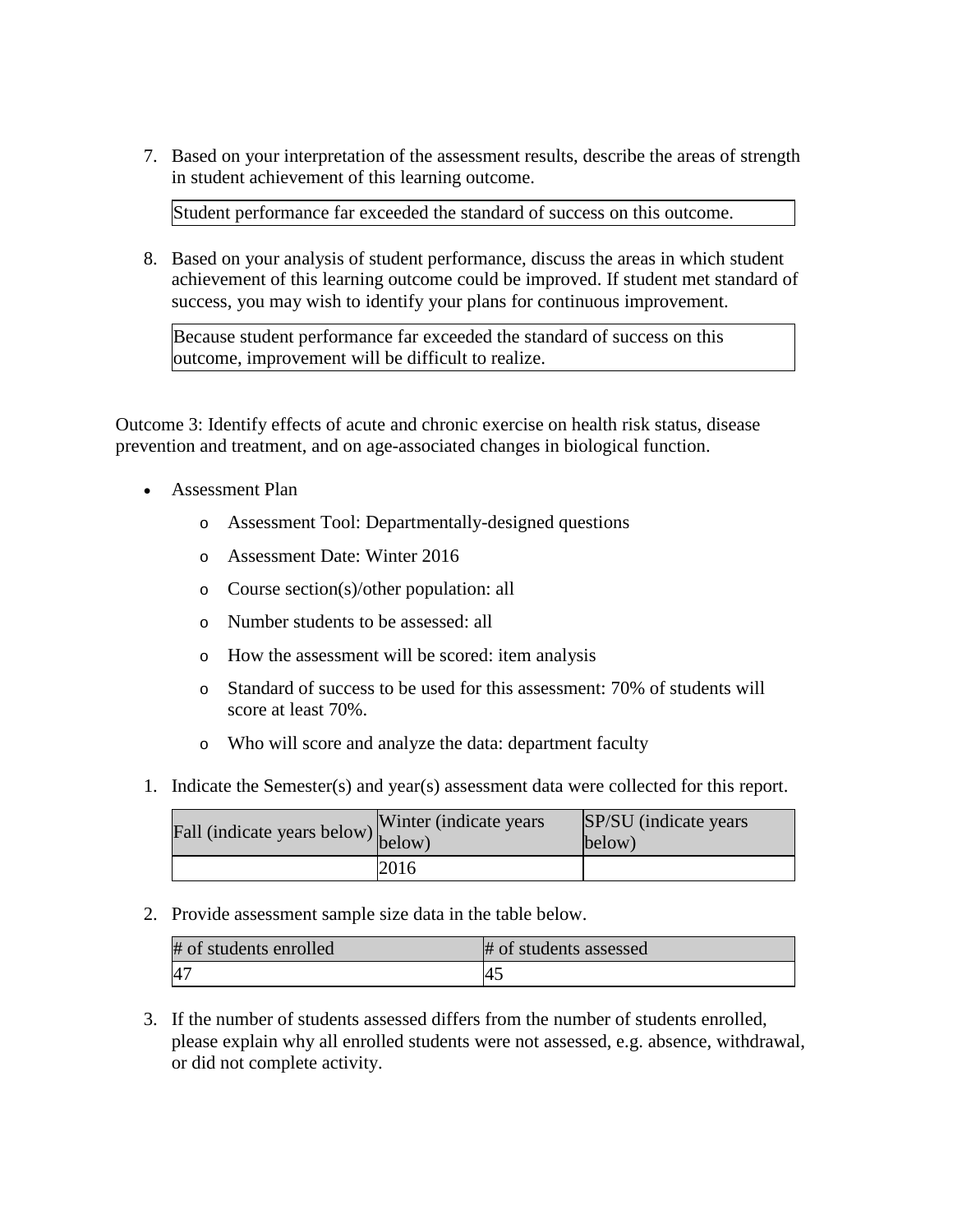Only 45 students are included on the class rosters at the end of the semester. Of these, 34 participated in each of the assessed evaluation items.

DL1 ended with 27 students; 22 of these participated in the assessed evaluation items.

DLN ended with 18 students; 12 of these participated in each of the assessed evaluation items.

4. Describe how students from all populations (day students on campus, DL, MM, evening, extension center sites, etc.) were included in the assessment based on your selection criteria.

Only DL courses are offered. Both DL sections offered in Winter 2016 were assessed.

5. Describe the process used to assess this outcome. Include a brief description of this tool and how it was scored.

Exam 7 chooses questions from a pool of questions that address Outcome #3. The 10 most frequently occurring questions on Exam 7 were assessed.

6. Briefly describe assessment results based on data collected for this outcome and tool during the course assessment. Discuss the extent to which students achieved this learning outcome and indicate whether the standard of success was met for this outcome and tool.

Met Standard of Success: Yes

For section DL1:

On 9 of 10 questions (90%), more than 70% of the students answered correctly.

For section DLN:

On 9 of 10 questions (90%), more than 70% of the students answered correctly.

7. Based on your interpretation of the assessment results, describe the areas of strength in student achievement of this learning outcome.

Student performance far exceeded the standard of success on Outcome #3.

8. Based on your analysis of student performance, discuss the areas in which student achievement of this learning outcome could be improved. If student met standard of success, you may wish to identify your plans for continuous improvement.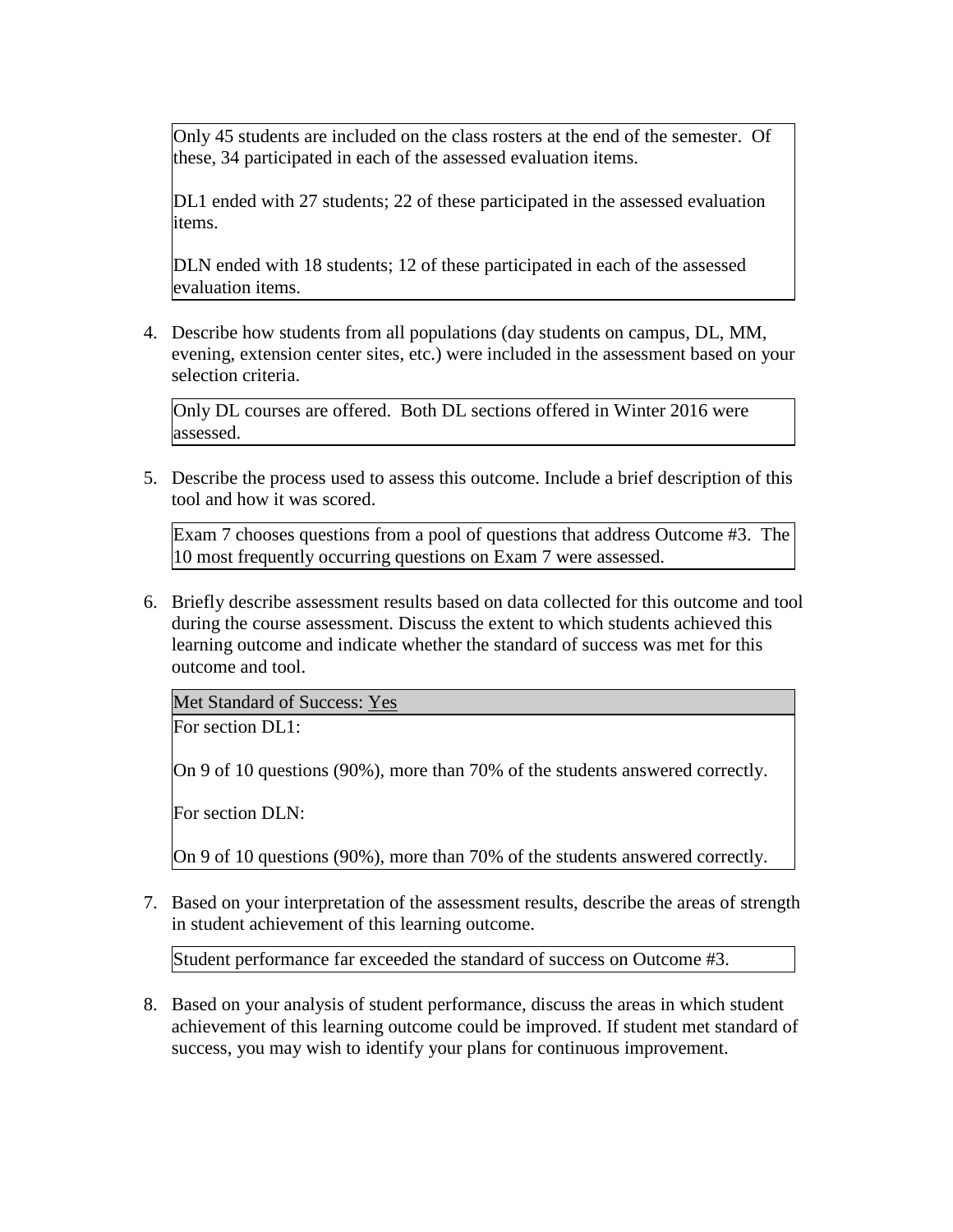Because student performance far exceeded the standard of success on this outcome, improvement will be difficult to realize.

Outcome 4: Reliably measure physiological and biometric variables.

- Assessment Plan
	- o Assessment Tool: Student measurement of physiological and biometric variables
	- o Assessment Date: Winter 2016
	- o Course section(s)/other population: all
	- o Number students to be assessed: all
	- o How the assessment will be scored: departmentally-developed rubric
	- o Standard of success to be used for this assessment: 70% of students will score at least 70%.
	- o Who will score and analyze the data: department faculty
- 1. Indicate the Semester(s) and year(s) assessment data were collected for this report.

| Fall (indicate years below) below) | Winter (indicate years) | SP/SU (indicate years)<br>below) |
|------------------------------------|-------------------------|----------------------------------|
|                                    | 2016                    |                                  |

2. Provide assessment sample size data in the table below.

| # of students enrolled | # of students assessed |
|------------------------|------------------------|
|                        |                        |

3. If the number of students assessed differs from the number of students enrolled, please explain why all enrolled students were not assessed, e.g. absence, withdrawal, or did not complete activity.

Only 45 students are included on the class rosters at the end of the semester. Of these, 37 participated in at least one of the assessed evaluation items.

DL1 ended with 27 students; 25 of these participated in at least one of the assessed evaluation items.

DLN ended with 18 students; 12 of these participated in at least one of the assessed evaluation items.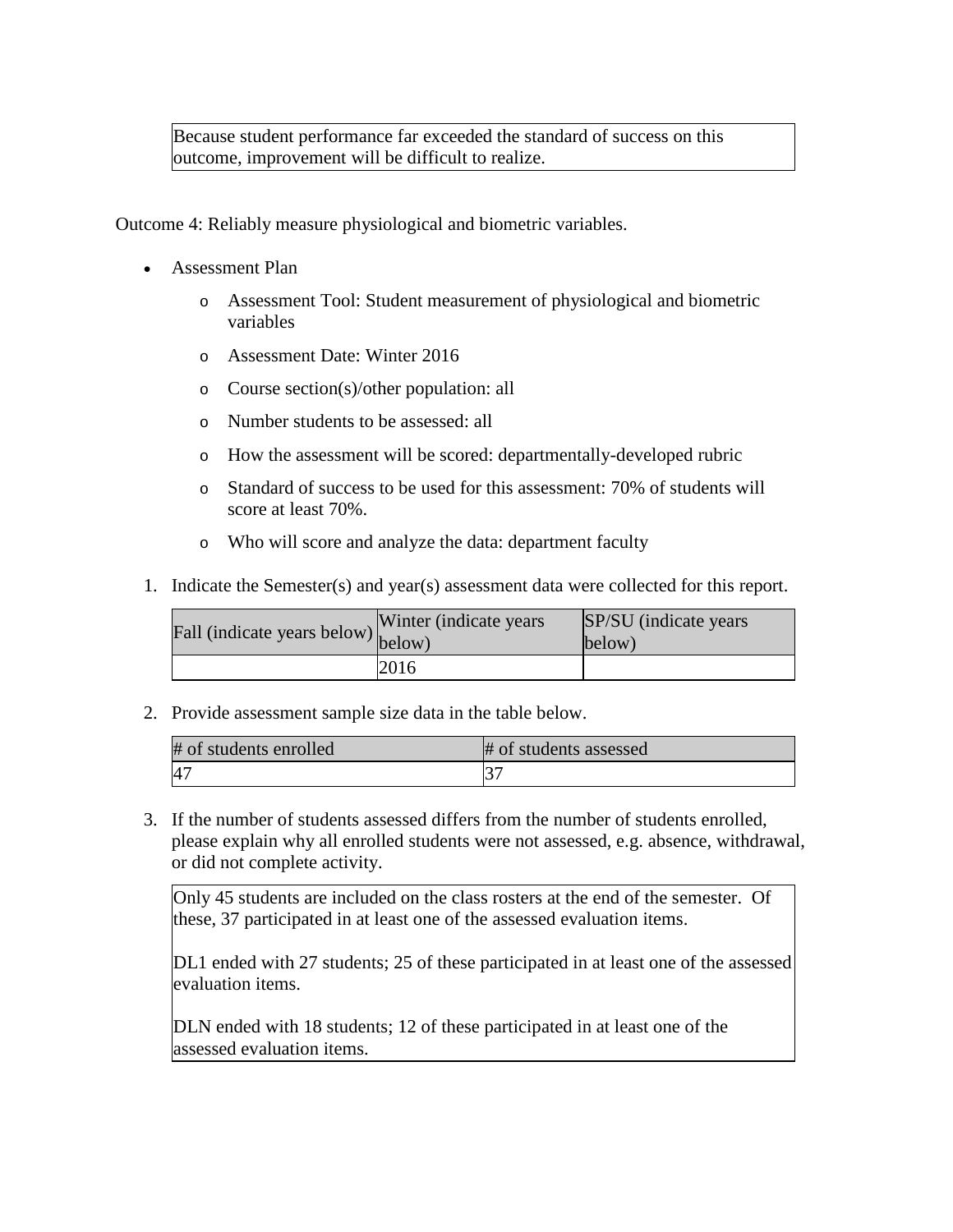4. Describe how students from all populations (day students on campus, DL, MM, evening, extension center sites, etc.) were included in the assessment based on your selection criteria.

Only DL sections are offered for BIO 104. Both sections offered during the winter semester of 2016 were assessed.

5. Describe the process used to assess this outcome. Include a brief description of this tool and how it was scored.

Student performance on two laboratory reports (Labs 5 and 11) were analyzed to assess Outcome #4. The two labs were chosen because they are the only two labs that require a demonstration by the student to the instructor of laboratory measurements. The scores of written lab reports were used to assess the level of success.

6. Briefly describe assessment results based on data collected for this outcome and tool during the course assessment. Discuss the extent to which students achieved this learning outcome and indicate whether the standard of success was met for this outcome and tool.

Met Standard of Success: No

For section DL1:

Lab 5 (Blood Pressure): 20 of 27 (74%) students scored 70% or better on this assignment. 2 students did not turn in this assignment, so 20 of 25 (80%) of the students who completed the assignment scored 70% or better.

Lab 11 (Body Composition): 11 of 27 (41%) students scored 70% or better on this assignment. (5 students did not turn in this assignment; so 11 of 22 students who completed the assignment (or 50%) scored better than 70%.)

For section DLN:

Lab 5 (Blood Pressure): 12 of 18 (67%) students scored 70% or better on this assignment.

6 students did not turn in this assignment; 12 of 12 (100%) students who completed the assignment scored 70% or better on this assignment.

Lab 11 (Body Composition): 10 of 18 (56%) students scored 70% or better on this assignment. 10 of 10 (100%) students who completed the assignment scored 70% or better on this assignment.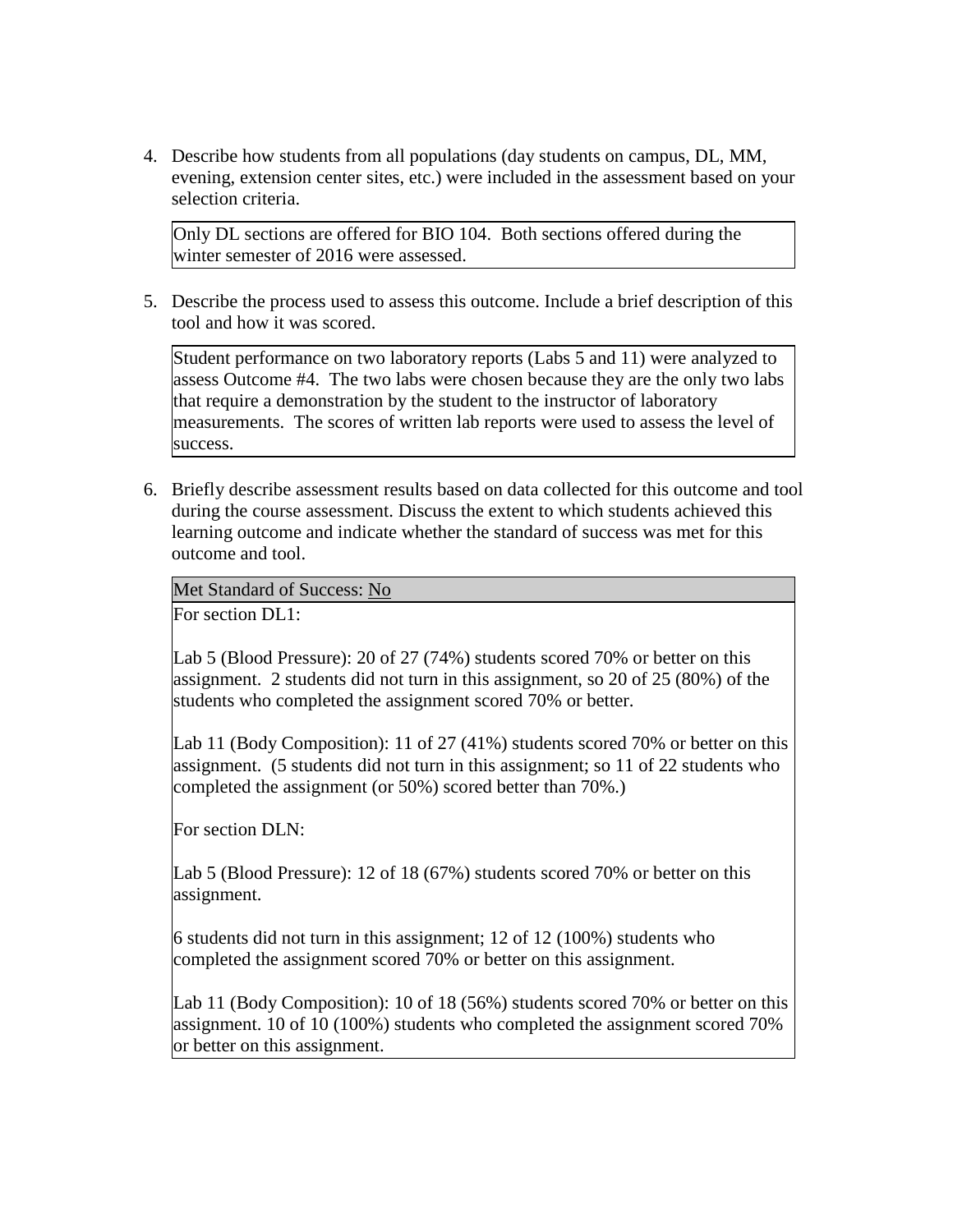7. Based on your interpretation of the assessment results, describe the areas of strength in student achievement of this learning outcome.

Performance on Outcome #4 was mixed. There were 2 sections and 2 lab reports; thus, there were 4 evaluations. On 3 of the 4 evaluations, success was well above the standard of success for students who turned in the assignment, but significantly below the standard of success on the 4th.

8. Based on your analysis of student performance, discuss the areas in which student achievement of this learning outcome could be improved. If student met standard of success, you may wish to identify your plans for continuous improvement.

The data strongly suggest that the most obvious way to improve performance on Outcome #4 is to increase student participation in the laboratory exercises. The instructors currently use numerous email encouragements to induce students to participate. It is also stated policy that students who do not participate in the required lab demonstrations to the instructor will fail the course.

## **II. Course Summary and Action Plans Based on Assessment Results**

1. Describe your overall impression of how this course is meeting the needs of students. Did the assessment process bring to light anything about student achievement of learning outcomes that surprised you?

Overall, this course seems to be meeting the needs of students reasonably well. It is always surprising and disappointing to see how many students decrease or halt their participation during a semester. This may be an inherent challenge of educating students that have busy lives, and may also be a challenge of the DL format.

2. Describe when and how this information, including the action plan, was or will be shared with Departmental Faculty.

This assessment report will be shared with the departmental faculty at a departmental faculty meeting during winter semester, 2017.

3.

Intended Change(s)

| <b>Intended Change</b> | Description of the<br>change                                 | Rationale                                                                   | Implementation<br>Date |
|------------------------|--------------------------------------------------------------|-----------------------------------------------------------------------------|------------------------|
| Course<br>Assignments  | To remedy the<br>inadequate<br>performance of<br>students on | We expect that<br>weighting the lab<br>reports more<br>heavily will provide | 2017                   |